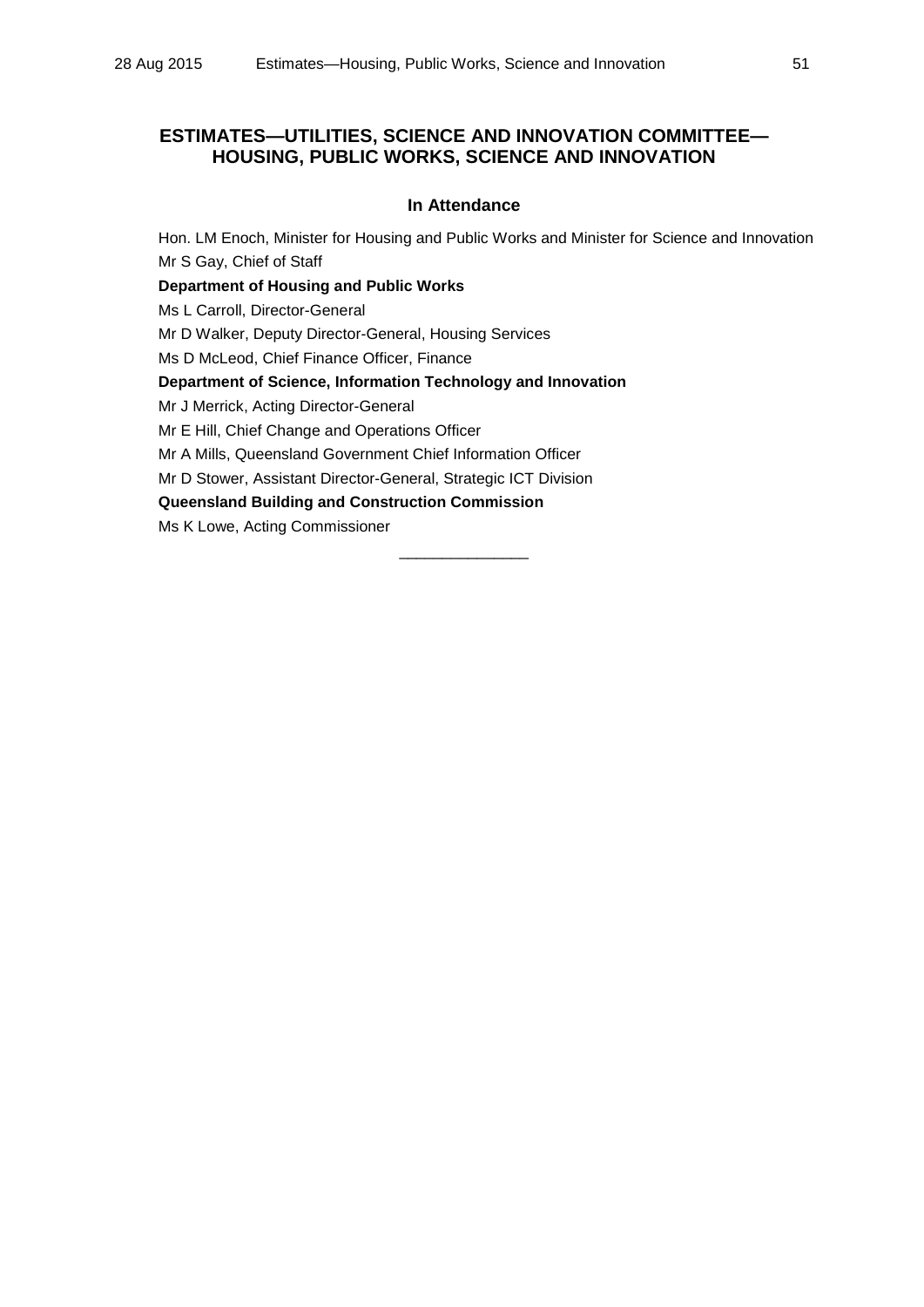**Mr WHITING:** I again refer to page 3 of the SDS and to the government's commitment to undertake this full review of housing policies to ensure fairness. Is the minister aware of any evidence around the negative impacts of the former LNP government's three strikes behaviour rule?

**Ms ENOCH:** As the member would be aware, the antisocial behaviour policy, the so-called three strikes policy, was introduced on 1 July 2013 by the previous government, its goal being to reduce and better respond to incidents of disruptive behaviour by public housing tenants. Unfortunately, the policy may not be achieving the intended outcomes and may in fact have unintended consequences. The Queensland Mental Health Commission's review of systemic issues for social housing clients with complex needs was tabled by the Minister for Health in the Queensland parliament on 30 June 2015. This report shows evidence that tenants with complex needs often fail to meet their tenancy obligations due to their lack of capacity to understand and adhere to the antisocial behaviour policy. When this occurs, these tenants are subject to one of a number of negative outcomes—homelessness, the justice system or sometimes being hospitalised.

The report demonstrates that tenants with complex needs should be assisted to overcome the behaviours that are putting their tenancies at risk. This needs to be done through the provision of the right supports at the right time at the right place, delivered via an integrated coordinated case management approach—an approach designed around principles for recovery and early intervention to provide better outcomes for people. I advise the committee that my department wrote to the Queensland Mental Health Commissioner on 14 August this year and advised the commissioner that it would accept or support all recommendations within the report and that it would seek appropriate funding as part of a traditional government budget process. I can also assure the committee that, while